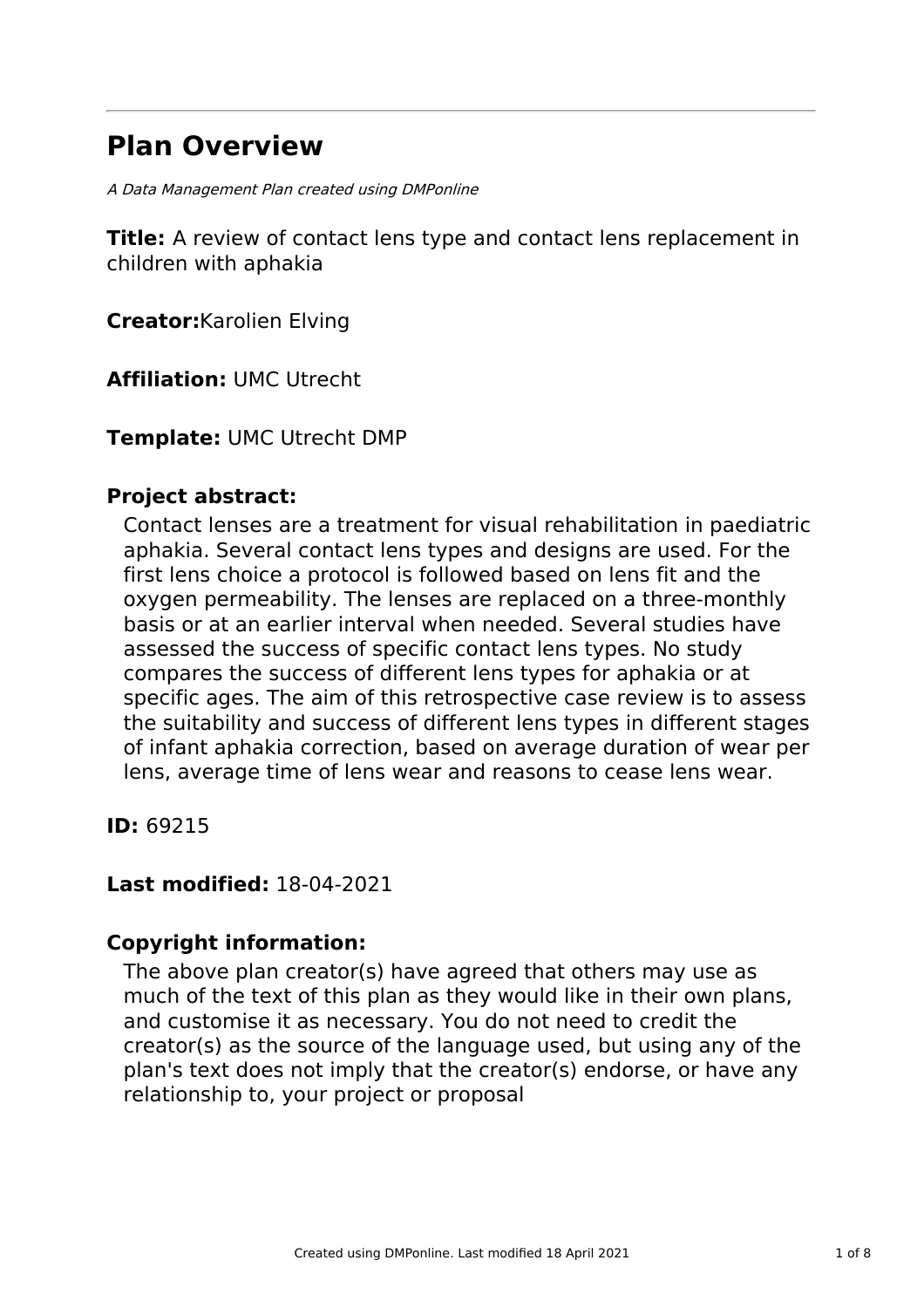# **A review of contact lens type and contact lens replacement in children with aphakia**

## **1. General features**

#### **1.1. Please fill in the table below. When not applicable (yet), please fill in N/A.**

| DMP template version                                 | 29 (don't change)                          |
|------------------------------------------------------|--------------------------------------------|
| ABR number (only for human-related research)         | N/A                                        |
| METC number (only for human-related research) 19-744 |                                            |
| DEC number (only for animal-related research)        | N/A                                        |
| Acronym/short study title                            | CLAR/Contact lens wear in aphakic children |
| lName Research Folder                                | 19-744 CLAR                                |
| lName Division                                       | Heelkundige Specialismen                   |
| Name Department                                      | Oogheelkunde                               |
| Partner Organization                                 | Visser Contactlenzen Praktijk              |
| Start date study                                     | 01/11/2019                                 |
| Planned end date study                               | 01/06/2020                                 |
| Name of datamanager consulted*                       | D. Steins                                  |
| Check date by datamanager                            | 30-03-2021                                 |

#### **1.2 Select the specifics that are applicable for your research.**

- Multicenter study
- Retrospective study
- Non-WMO
- Observational study

Multicenter study: Vumc, UMC Utrecht

# **2. Data Collection**

#### **2.1 Give a short description of the research data.**

For this multicenter retrospective study, we aim to explore contact lens characteristics (e.g. lens design, replacement time, etc.) in children (aged <9 years) with aphakia treated between 1 January 2008 and 1 January 2018, within the Visser Contact Lens Practice.

Data will be manually extracted from the paper and electronic health records (EHRs, HiX) and Navision 2015 (software program endorsed by Visser Contact lenzen) by members of the research team. After which, the members of research team will enter this data into a web-based data management application (the UMCU endorsed system Castor EDC).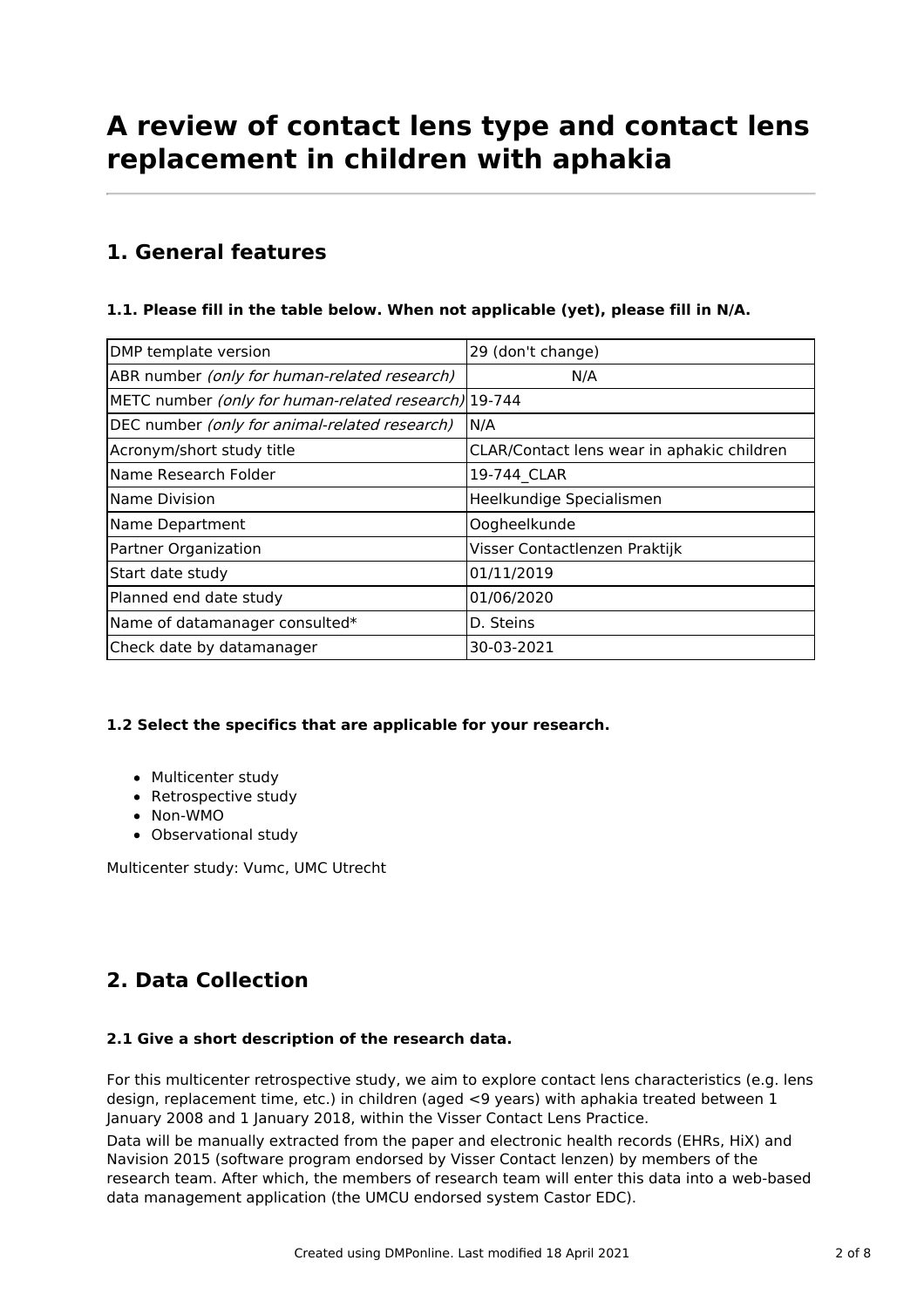|              |    |                      | Subjects Volume Data Source Data Capture Tool File Type |                  | <b>Format Storage space</b> |
|--------------|----|----------------------|---------------------------------------------------------|------------------|-----------------------------|
| <b>Human</b> | 93 | EPD (HiX)            | <b>ICastor</b>                                          | Quantitative sav | $10-10$ GB                  |
| <b>Human</b> | 93 | Navision 2015 Castor |                                                         | Quantitative sav | $ 0-10$ GB                  |

#### **2.2 Do you reuse existing data?**

Yes, please specify

In this retrospective study, we use pseudonymized data from HiX and Navivision 2015.

#### **2.3 Describe who will have access to which data during your study.**

| Type of data                                                  | Who has access                                                  |
|---------------------------------------------------------------|-----------------------------------------------------------------|
| Direct identifying personal data                              | Research team with care relationship to patient,<br>Datamanager |
| Key table linking study specific IDs to<br><b>Patient IDs</b> | PI (with care relationship to patient), Datamanager             |
| Pseudonymized data                                            | Research team with care relationship to patient,<br>Datamanager |

#### **2.4 Describe how you will take care of good data quality.**

Data from patients will be collected in an electronic Case Report Form (eCRF) in a certified Data Capture Tool: Castor. In the eCRF, skips and validation checks are built in.

| #   | Question                                                                | Yes | No | <b>N/A</b> |
|-----|-------------------------------------------------------------------------|-----|----|------------|
| Ι.  | Do you use a certified Data Capture Tool or Electronic Lab<br>Notebook? | x   |    |            |
| 2.  | Have you built in skips and validation checks?                          | x   |    |            |
| ΙЗ. | Do you perform repeated measurements?                                   |     | ΙX |            |
| 4.  | Are your devices calibrated?                                            |     |    | x          |
| 5.  | Are your data (partially) checked by others (4 eyes principle)?         |     | X  |            |
| 6.  | Are your data fully up to date?                                         | x   |    |            |
| 7.  | Do you lock your raw data (frozen dataset)                              |     |    |            |
| 8.  | Do you keep a logging (audit trail) of all changes?                     |     | X  |            |
| l9. | Do you have a policy for handling missing data?                         | X   |    |            |
|     | 10. Do you have a policy for handling outliers?                         |     |    | X          |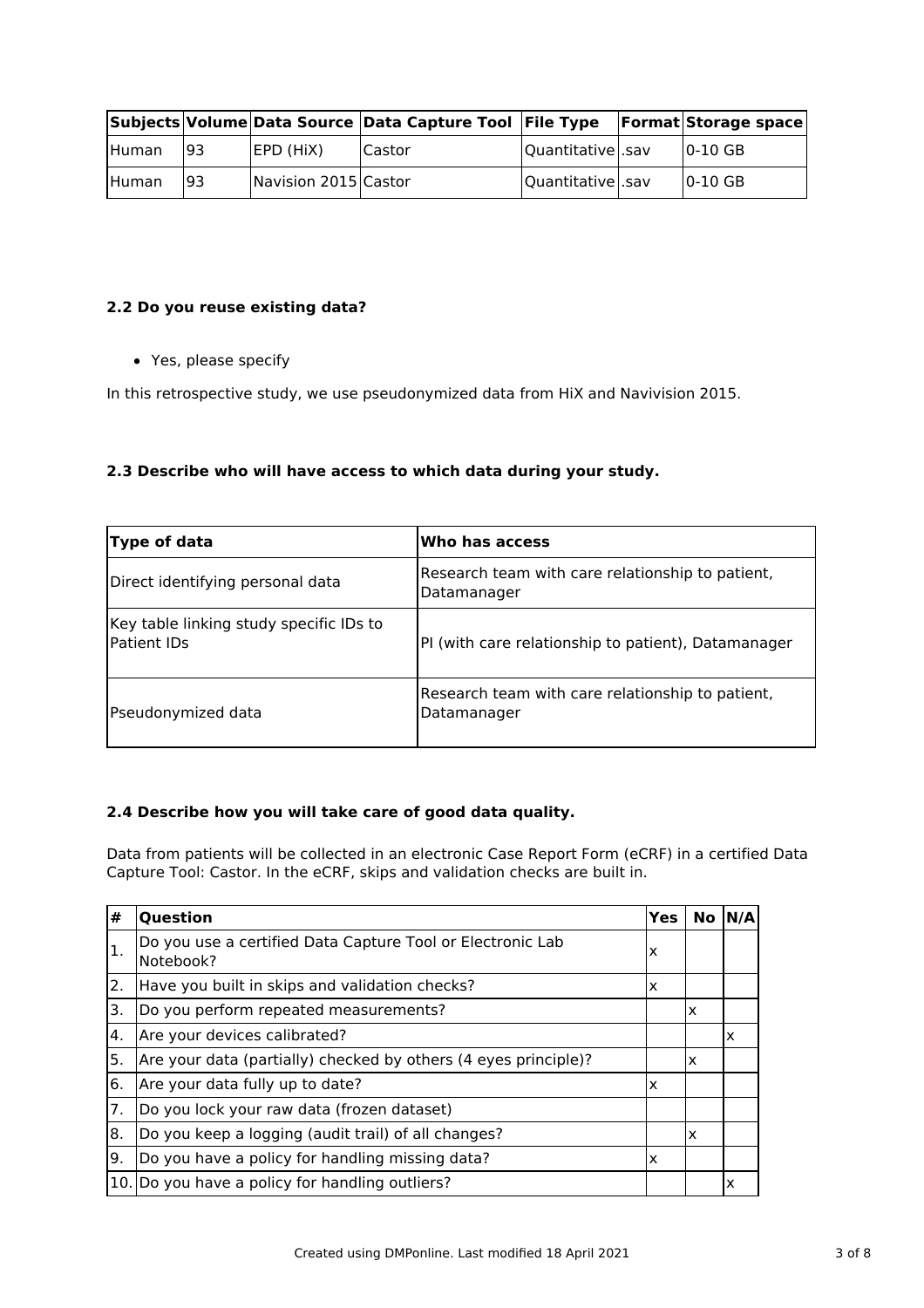#### **2.5 Specify data management costs and how you plan to cover these costs.**

| #                | <b>Type of costs</b>          | Division<br>("overhead") | <b>Funder</b> | <b>Other</b><br>(specify) |
|------------------|-------------------------------|--------------------------|---------------|---------------------------|
| 1.               | Data Capture Tool license fee | ΙX                       |               |                           |
| 2.               | Storage                       | ΙX                       |               |                           |
| 'З.              | Archiving                     | ΙX                       |               |                           |
| $\overline{4}$ . | Time of datamanager           | х                        |               |                           |

#### **2.6 State how ownership of the data and intellectual property rights (IPR) to the data will be managed, and which agreements will be or are made.**

UMC Utrecht is and remains the owner of all collected data for this study. Our data cannot be protected with IPR, but its value will be taken into account when making our data available to others, when setting up Research Collaborations and when drawing up Data Transfer Agreement(s).

### **3. Personal data (Data Protection Impact Assessment (DPIA) light)**

**Will you be using personal data (direct or indirect identifying) from the Electronic Patient Dossier (EPD), DNA, body material, images or any other form of personal data?**

Yes, go to next question

I will process personal data. I have consulted the division datamanager and I do not have to complete a full DPIA. I therefore fill out this DPIA light and proceed to 3.1.

#### **3.1 Describe which personal data you are collecting and why you need them.**

| Which personal data?                                                           | Why?                                      |  |
|--------------------------------------------------------------------------------|-------------------------------------------|--|
| Patient demographics (Age, gender)                                             | To describe our study<br>population       |  |
| Medical History (cataract surgery, IOL placement)                              | To assess elegibility for the<br>study    |  |
| Contact Lens characteristics (type, wearing modality,<br>replacement modality) | To assess our research<br><b>Question</b> |  |
| Ophthalmology data (visual acuity, axial length, complications)                | To answer the research<br>question        |  |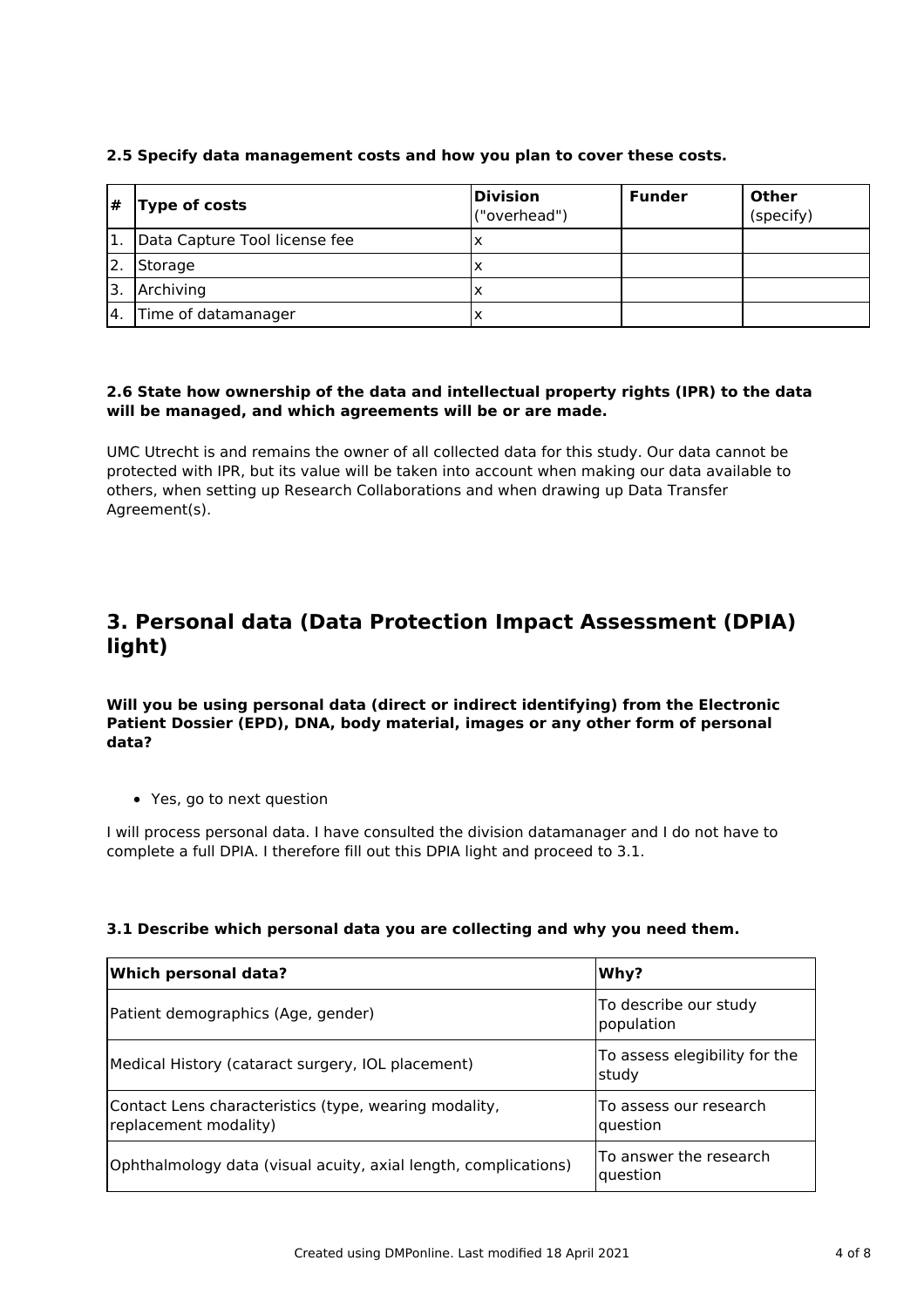#### **3.2 What legal right do you have to process personal data?**

• No objection, please explain

The division data manager will perform the no-objection check after all UMCU data is collected.

#### **3.3 Describe how you manage your data to comply to the rights of study participants.**

The data are pseudonymized and the linking table to personal data is saved. An authorized person manages the linking table, can re-identify study participants when necessary and deliver, correct or delete the data.

Right of Objection: no-objection check

#### **3.4 Describe the tools and procedures that you use to ensure that only authorized persons have access to personal data.**

- 1. We use the secured Research Folder Structure that ensures that only authorized personnel has access to personal data, including the key table that links personal data to the pseudoID.
- 2. We make use of a certified Electronic Data Capture (EDC) tool (Castor).

#### **3.5 Describe how you ensure secure transport of personal data and what contracts are in place for doing that.**

Data will be collected via Castor. We have a Research Agreement and/or Data Transfer Agreement with VUmc. The agreement is stored at location: …..

### **4. Data Storage and Backup**

#### **4.1 Describe where you will store your data and documentation during the research.**

The digital files will be stored in the secured Research Folder Structure of the UMC Utrecht. We will need  $+/-$  2 GB storage space, so the capacity of the network drive will be sufficient.

#### **4.2 Describe your backup strategy or the automated backup strategy of your storage locations.**

1. All (research) data is stored on UMC Utrecht networked drives from which backups are made automatically twice a day by the division IT (dIT).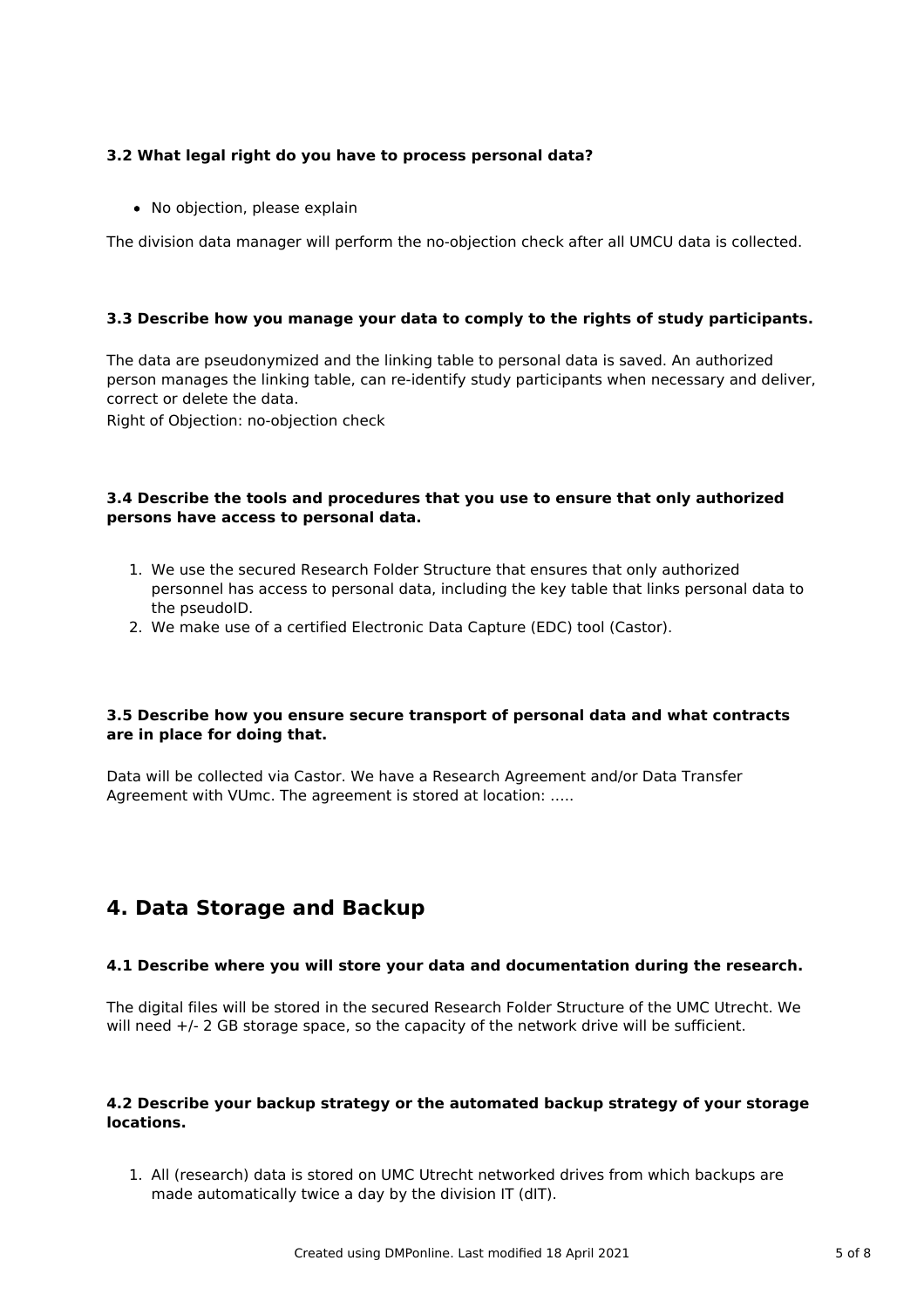2. During data collection, automatic backups will be made in the Electronic Data Capture Tool Castor. Upon completion of data collection, all data are exported and saved in the Research Folder Structure where they are automatically backed up by the UMC Utrecht backup system.

### **5. Metadata and Documentation**

#### **5.1 Describe the metadata that you will collect and which standards you use.**

For the data collected in Castor, a datadictionairy will be automatically generated. We do not use metadata standards yet.

#### **5.2 Describe your version control and file naming standards.**

We will distinguish versions by indicating the version in the filename of the master copy by adding a code after each edit, for example V1.1 (first number for major versions, last for minor versions). The most recent copy at the master location is always used as the source, and before any editing, this file is saved with the new version code in the filename. The file with the highest code number is the most recent version. Every month, we will move minor versions to a folder OLD. The major versions will be listed in a version document (projxVersDoc.txt), stating the distinguishing elements per listed version.

# **6. Data Analysis**

#### **6 Describe how you will make the data analysis procedure insightful for peers.**

I have written an analysis plan in which I state why I will use which data and which statistical analysis we plan to do in which software. The analysis plan is stored in the project folder, so it is findable for my peers.

# **7. Data Preservation and Archiving**

#### **7.1 Describe which data and documents are needed to reproduce your findings.**

The data package will contain: the raw data, the study protocol describing the methods and materials, the script to process the data, the scripts leading to tables and figures in the publication, a codebook with explanations on the variable names, and a 'read\_me.txt' file with an overview of files included and their content and use.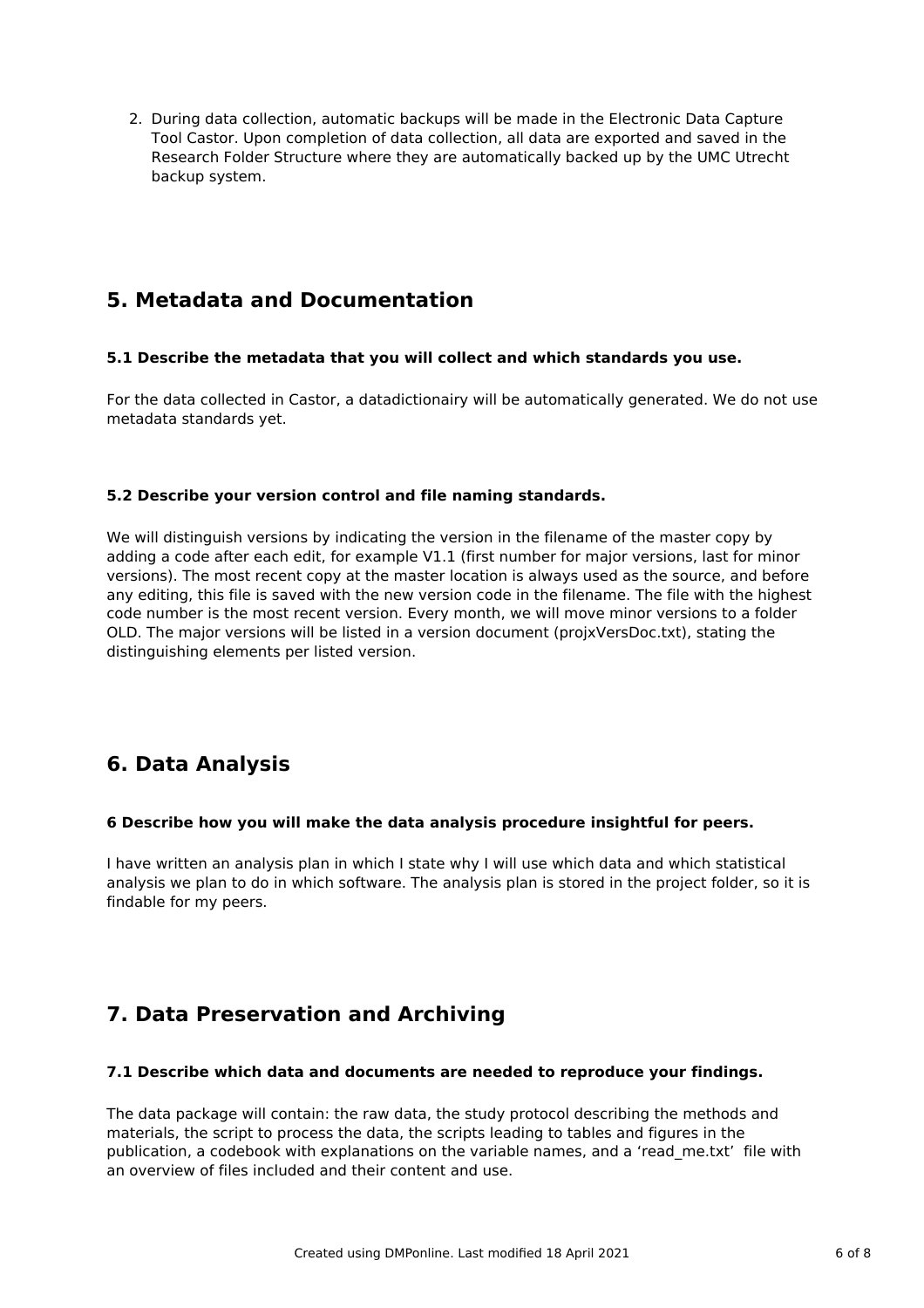#### **7.2 Describe for how long the data and documents needed for reproducibility will be available.**

Data and documentation needed to reproduce findings from this non-WMO study will be stored for at least 15 years.

#### **7.3 Describe which archive or repository (include the link!) you will use for long-term archiving of your data and whether the repository is certified.**

After finishing the project, the data package will be stored at the UMC Utrecht Research Folder Structure and is under the responsibility of the Principal Investigator of the research group. When the UMC Utrecht repository is available, the data package will be published here.

#### **7.4 Give the Persistent Identifier (PID) that you will use as a permanent link to your published dataset.**

TBD

### **8. Data Sharing Statement**

**8.1 Describe what reuse of your research data you intend or foresee, and what audience will be interested in your data.**

**TRD** 

**8.2 Are there any reasons to make part of the data NOT publicly available or to restrict access to the data once made publicly available?**

**TRD** 

**8.3 Describe which metadata will be available with the data and what methods or software tools are needed to reuse the data.**

TBD

#### **8.4 Describe when and for how long the (meta)data will be available for reuse**

TBD